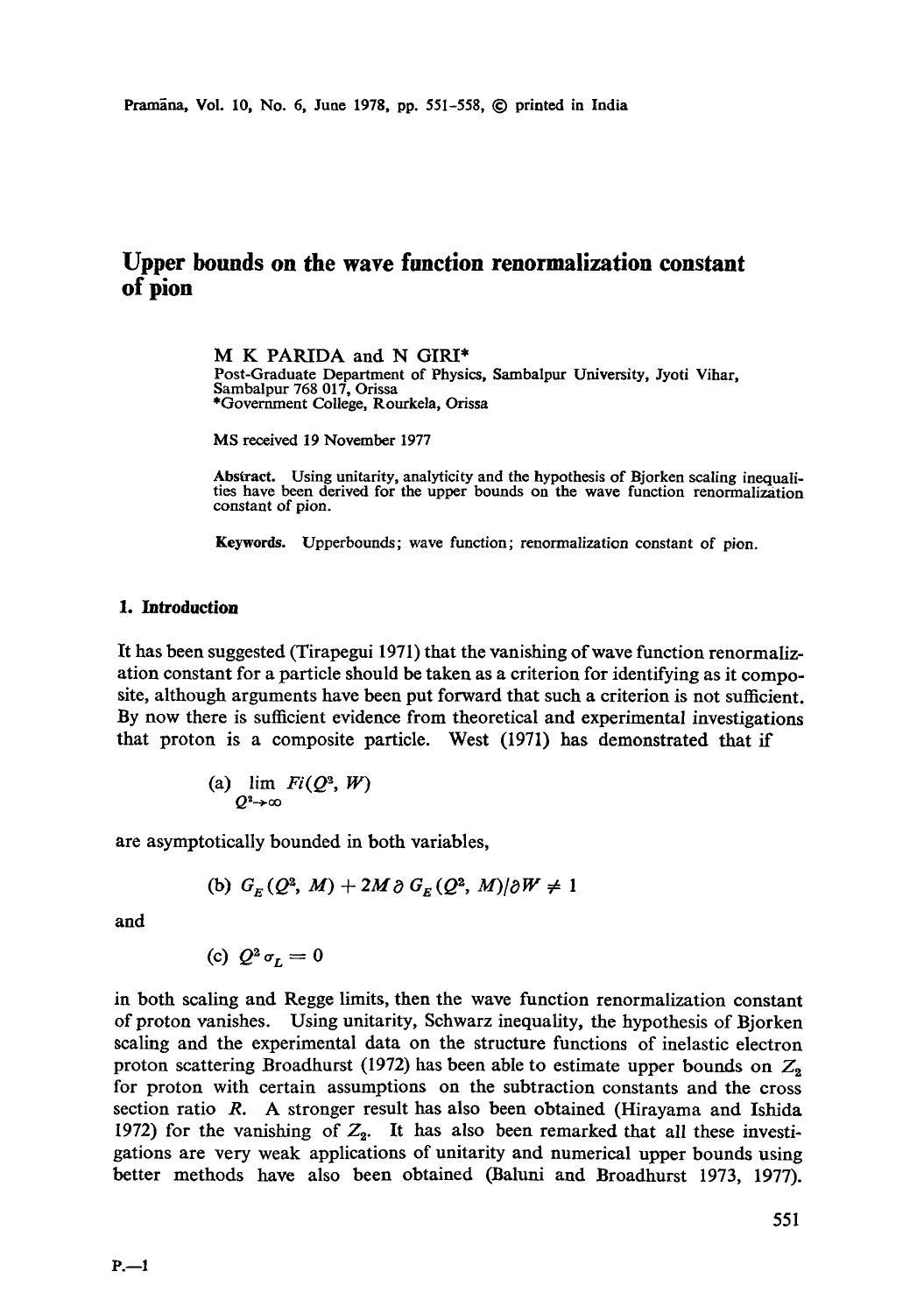Fractional value of the renormalization constant has been interpreted as the manifestation of degree of compositeness of proton (Baluni and Broadhurst 1973, 1977).

Pion is the least massive of hadrons taking part in strong interactions. If its composite nature is established, other hadrons may be treated as composite in a naive sense. Nevertheless it is important to investigate in the conditions leading to the vanishing of its wave function renormalization constant,  $Z_3$ , and establish possible upper bounds on it. Recently using unitarity, analyticity, and Bjorken scaling, upper bounds on the discontinuity of the off-shell form factor of pion have been obtained by the present authors (Parida and Giri 1977, hereinafter referred to as paper I). It has been shown in paper I that all the derivatives of the off-shell form factor of pion near *s=m, ~* are bounded, provided that the dispersion relation for the form factor requires not more than one subtraction. Out of two inequalities derived for the off-shell form factor only one was used to establish asymptotic upper bound on the elastic form factor of the pion. In this paper the usefulness of both the inequalities has been demonstrated to obtain upper bounds on  $Z_3$ . Since the off-shell form factor is an analytic function with only the right-hand cut starting from  $s=qm_n^2$  to  $\infty$ , all its derivatives must be bounded near  $s = m_r^2$ . Out of the two alternatives for the dispersion relation with one or no subtraction as concluded in paper I, using a once subtracted dispersion relation for the off-shell form factor and inequalities of paper I we obtain inequalities which relate  $Z<sub>3</sub>$  to the experimentally measurable quantities like  $F_2(\omega)$ , the pion structure function and R, the ratio of the longitudinal to transverse photo-absorption cross section of pion. Unlike deep inelastic lepton-nucleon scattering, experimental data on electron-pion scattering have not been available yet due to the instability of a pion target. For lack of relevant information from experiment, the inequalities could not be numerically computed in the present work, but they can be readily evaluated if data can be obtained in future from inelastic electron-pion scattering or from indirect experiments (Schierholz and Schmidt 1976). Even then our inequalities supply information on the conditions under which pion is composite. Our principal results in this work are

$$
\frac{Z_3}{Z_3-1} \leqslant \int_{1}^{\infty} \frac{F_2(\omega)}{\omega} \frac{R(\omega)}{R(\omega)+1} d\omega \tag{1}
$$

and

$$
\frac{Z_3}{Z_3-1} \leqslant \int_1^\infty \frac{F_2(\omega)}{\omega} d\omega. \tag{2}
$$

This paper is divided into four short sections. In section 2 we clarify normalization and restate our inequalities derived earlier. In section 3 we derive upper bounds on  $Z_3$ . In section 4 we discuss our results.

## **2. Bounds on discontinuity of off-shell form factor**

In this section we clarify some normalizations adopted in paper I and rewrite inequalities. Throughout this paper we adopt the notations of paper I, in which we obtained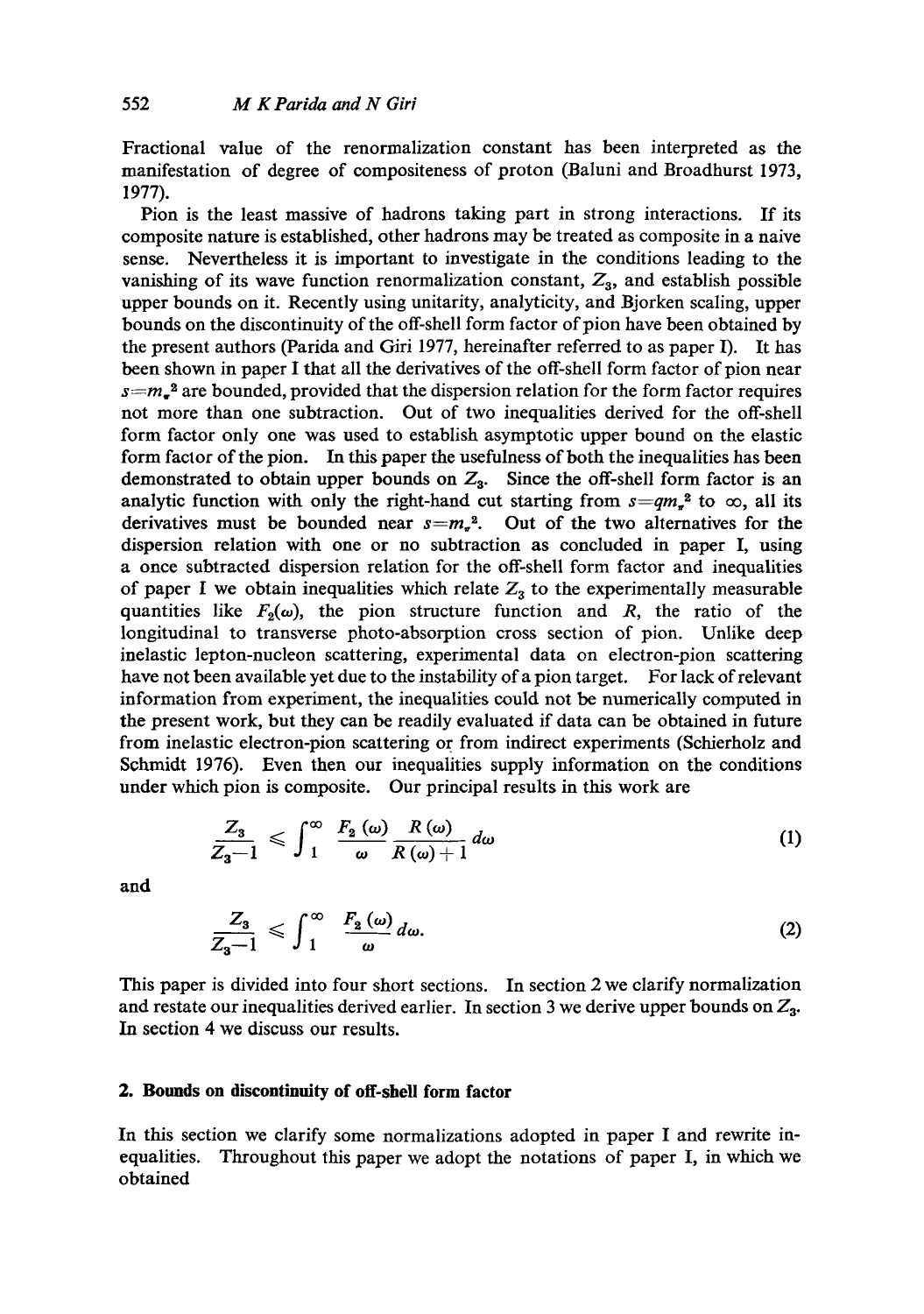$$
\begin{aligned} |\operatorname{Im} F(s, Q^2)|^2 &\leq C \left( s - m_*^2 \right)^2 \rho \left( s \right) / (1 + v^2 / Q^2) \\ &\times \left[ (1 + v^2 / Q^2) W_2(s, Q^2) - W_1(s, Q^2) \right] \end{aligned} \tag{3}
$$

and

$$
|\operatorname{Im} F(s, Q^2)|^2 \leqslant C (s - m_a^2)^2 \rho(s) W_2(s, Q^2)
$$
 (4)

where  $C=1/8m_e$ . However, if we use a normalization for the pion similar to that for the nucleon (Broadhurst 1972) i.e.,

$$
\Gamma_{\mu} (p, q) = (p' + p)_{\mu} F(s, Q^2) + q_{\mu} G(s, Q^2)
$$
 (5)

$$
= i (2 p_0)^{1/2} \int dx \exp(i p' x) (\square_x + m_*^2) \langle O | \theta(x_0) [\phi(x), j_{\pmb{\mu}}(0)] | p \rangle \tag{6}
$$

$$
W_{\mu\nu} = \frac{(2\pi)^3}{\sqrt{2}m_\star} \sum_{Pn,\,\alpha} (2p_0) \langle p | j_\mu(0) | p_n, \,\alpha \rangle
$$
  

$$
\langle p_n, \alpha | j_\nu(0) | p \rangle \delta^4 (p'-p_n)
$$
  

$$
= (-g_{\mu\nu} + q_\mu q_\nu / Q^2) W_1 + (p_\mu + pq q_\mu / Q^2) (p_\nu + pq q_\nu / Q^2) W_2 / m_\star^2
$$
 (7)

and repeat all the steps with projection operators of paper I, we obtain (3) and (4) with  $C=\pi^2/2m_{\pi}$ . Now defining

$$
R(s, Q^2) = \frac{\sigma_L}{\sigma_T} = (1 + v^2/Q^2) \frac{W_2}{W_1} - 1 \tag{8}
$$

where  $\sigma_L$  and  $\sigma_T$  are photoabsorption cross sections of pion for longitudinal and transverse photons, respectively, in (3) and (4) we obtain

$$
|\operatorname{Im} F(s, Q^{2})|^{2} \leq \frac{\pi^{2}}{2m_{\pi}}(s-m_{\pi}^{2})^{2} \rho(s) W_{2}(s, Q^{2}) \frac{R(s, Q^{2})}{R(s, Q^{2})+1}
$$
(9)

$$
|\operatorname{Im} F(s, Q^2)|^2 \leq \frac{\pi^2}{2m_\tau} (s - m^2 \pi)^2 \rho(s) W_2(s, Q^2).
$$
 (10)

In the next section we will use inequalities (9) and (10) to derive bounds on  $Z_3$ . It may be observed that with the present normalization the constant  $A$  in paper I is to be redefined by mutliplying by a factor  $4\pi^2$  on the right-hand side of eq. (21b).

#### **3. Upper bounds on the wave function renormalization constant of pion**

In this section while relating  $Z_3$  to the experimentally measurable quantities like R and  $F_2(\omega)$ , we will demonstrate the usefulness of both the inequalities (3), and (4), whereas in paper I only (4) was used. Some of the results of paper I can be briefly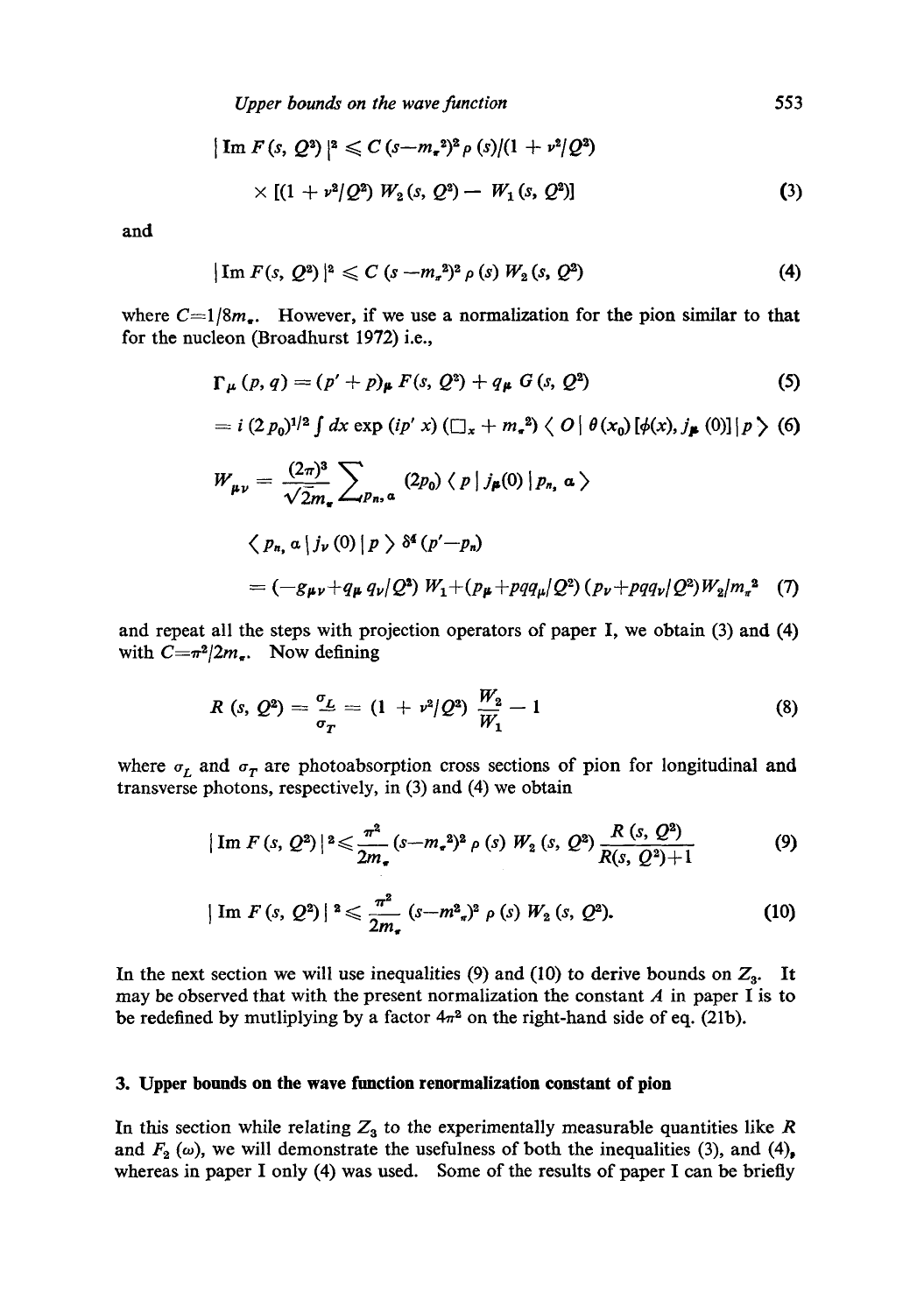summarized in the following manner: If  $\rho(s)$  and  $F(s, Q^2)$  are bounded like  $s^a$  and  $s^b$ , respectively, as  $s \to \infty$ , all the derivatives of the off-shell pion form factor starting from the *n*th one, where  $n>b$  and  $n \geq 1 + (p+a)/2$ , are bounded, provided that the off-shell form factor requires atmost  $n$  subtractions in the dispersion relation. Here  $p$  is the exponent determining threshold behaviour of pion structure function i.e.,  $F_2(\omega) \sim (\omega - 1)^p$ , near  $\omega = 1$ . From the experimental information on the threshold behaviour (Schierholz and Schmidt 1977) that  $p=1$  and the value  $a=-1$ , corresponding to a composite pion, we have  $n \ge 1$ . This conclusion is also valid for an elementary pion corresponding to  $Z_3=1$  or pion with some degree of compositeness corresponding to  $0 \leq Z_3 < 1$ , where

$$
\frac{1}{Z_3} - 1 = \int_{q m_{\pi}^2}^{\infty} \rho(s) ds
$$
 (11)

because in such cases one of the conditions is that the integral (11) at the upper limit at least, must vanish. This condition restricts  $a < -1$ . For example with  $a = -3$ , we have  $n \ge 0$ , which means that the off-shell form factor itself and all its derivatives near  $s=m_a^2$  are bounded and no subtractions are needed in the dispersion relation. Even though no subtraction is needed in this case, one can use subtracted dispersion relation to make the dispersion integral more convergent, provided one knows the subtraction constants.

Following Bincer (1961) it is easy to verify the expression for the imaginary part of  $\Gamma_{\mu}$  as given in paper I with the present normalization, i.e.,

$$
A_{\rho} = \frac{(2\pi)^{4} (2p_{0})^{1/2}}{2} \sum_{p_{n}} \delta^{4}(p'-p_{n}) (-s+m_{\sigma}^{2}) \langle O | \phi (0) | p_{n} \rangle
$$
  
 
$$
\times \langle p_{n} | j_{\mu} (0) | p \rangle
$$

**and** 

Im 
$$
F(s, Q^2) = \frac{(2\pi)^4 (2p_0)^{1/2}}{4m_\pi (1+\nu^2/Q^2)^{1/2}} \sum_{p_n} \delta^4 (p'-p_n) (-s+m_\pi^2)
$$
  
 $\langle O | \phi (0) | p_n \rangle \langle p_n | \epsilon L_\mu j_\mu (0) | p \rangle.$ 

From these two expressions we see that the lowest non-vanishing production matrix element is for three points and  $\text{Im } F(s, Q^2)$  is nonzero for  $s \geq q m_r^2$ . Then we know that  $F(s, Q^2)$  is an analytic function in the cut-s plane with only the right-hand cut starting from  $s = qm<sub>n</sub><sup>2</sup>$  to  $\infty$ . As an anayltic function,  $F(s, Q^2)$  and all its derivatives near  $s=m_e^2$  must be bounded. In view of this and discussions in the preceding paragraph we are led to the following conclusions: *Unitarity, analyticity, and Bjorken scaling relate the subtracted dispersion relation for the off-shell form factor with the compositeness or elementarity of a pion. Similar analysis can be carried out and conclusions derived for any hadron.* To obtain more concrete results we start with a once subtracted dispersion relation for the off-shell form factor,

$$
F(s, Q^{2}) = F_{\bullet}(Q^{2}) + \frac{(s-m_{\bullet}^{2})}{\pi} \int_{qm_{\bullet}^{2}}^{\infty} \frac{\operatorname{Im} F(s', Q^{2}) ds'}{(s'-s) (s'-m_{\bullet}^{2})}.
$$
 (12)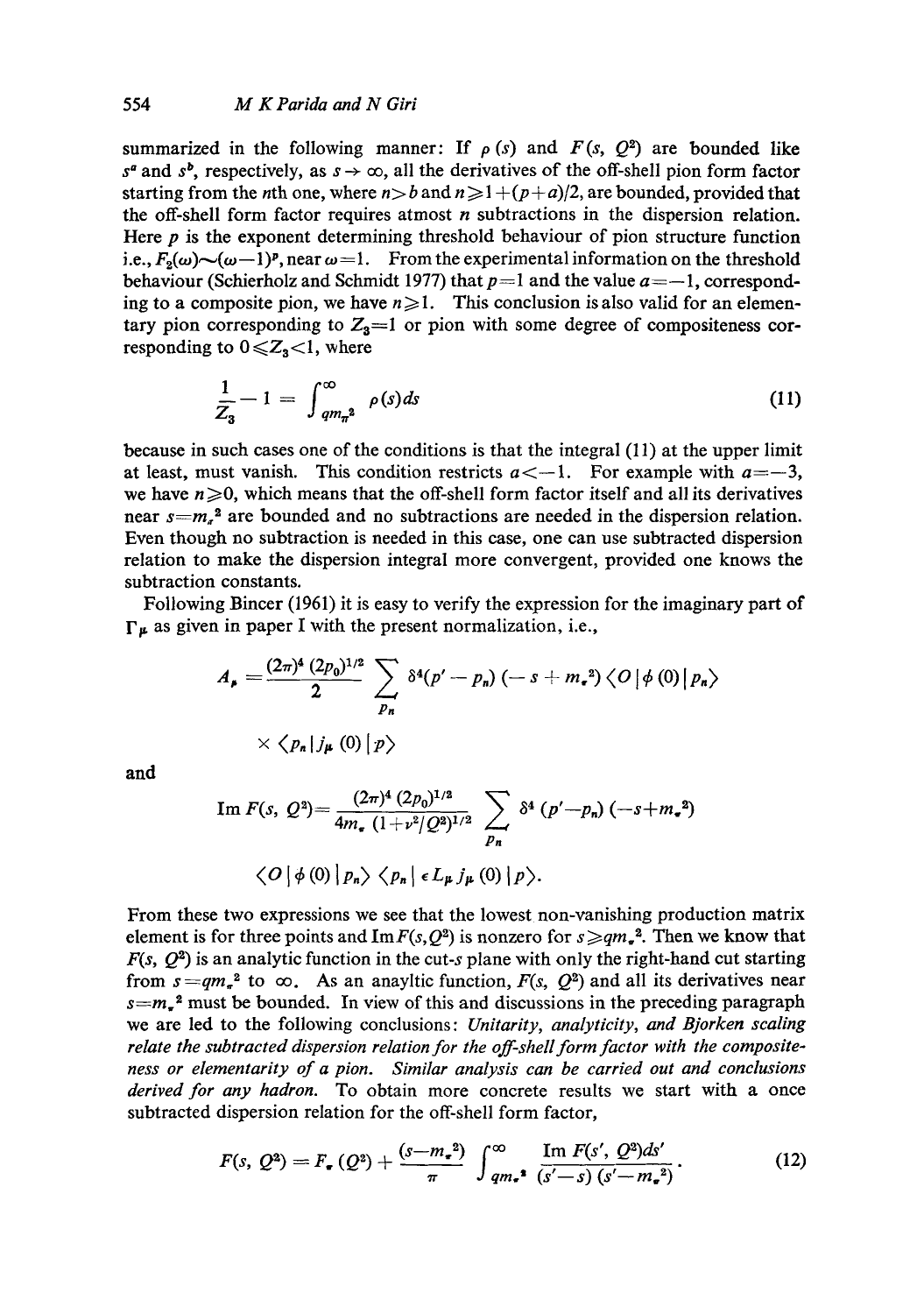The Ward-Takahashi identity in this case reads

$$
q_{\mu} \Gamma_{\mu} (p, q) = s - m_{\bullet}^2. \tag{13}
$$

From eqs (5) and (13) we get

$$
\frac{(s-m^2)}{Q^2}[F(s,Q^2)-1]=G(s,Q^2). \tag{14}
$$

Thus, if *G(s, Q<sup>2</sup>)* is bounded in both the variables like  $s^{\alpha}$  and  $(Q^2)^{\beta}$  where  $\alpha < 1$ , and  $\beta < -1$ ,  $\lim_{s \to \infty} F(s, Q^2) = 1$  or  $\lim_{Q^2 \to \infty} F(s, Q^2) = 1$ .  $Q^2\rightarrow \infty$ 

We define the function

$$
\mathcal{F}(Q^2) = \left| \lim_{s \to \infty} F(s, Q^2) - F_{\bullet}(Q^2) \right|^2
$$

$$
= |1 - F_{\bullet}(Q^2)|^2. \tag{15}
$$

Taking the limit  $s \rightarrow \infty$  in (12) we obtain

$$
1 = F_{\star}(Q^2) - \frac{1}{\pi} \int_{q m_{\pi}^2}^{\infty} \frac{\operatorname{Im} F(s', Q^2)}{(s' - m^2)} ds'. \tag{16a}
$$

From (15) and (16a) we easily obtain the following inequality

$$
\mathcal{F}(Q^2) \leq \frac{1}{\pi^2} \int_{q m r^2}^{\infty} \frac{|\text{Im } F(s', Q^2)|^2}{(s' - m_r^2)^2} \, ds'.
$$
 (16b)

Now using the inequality (9) in the integrand of (16b) we obtain

$$
\mathcal{F}(Q^2) \leq \frac{1}{2m_{\pi}} \int_{q m_{\pi}^{*}}^{\infty} \rho(s') W_2(s', Q^2) \frac{R(s', Q^2)}{R(s', Q^2) + 1} ds'. \tag{17}
$$

Using Schwarz inequality for integration over  $s'$  in (17) and the definition (11) we have

$$
\mathcal{F}(Q^2) \leq \frac{1}{2m_{\pi}} \int_{qm_{\pi}^2}^{\infty} \rho(s')ds' \int_{qm_{\pi}^2}^{\infty} ds' W_2(s', Q^2) \frac{R(s', Q^2)}{R(s', Q^2)+1} ds'
$$

$$
= \left(\frac{1}{Z_3} - 1\right) \frac{1}{2m_{\pi}} \int_{qm_{\pi}^2}^{\infty} ds' W_2(s', Q^2) \frac{R(s', Q^2)}{R(s', Q^2)+1}.
$$
(18)

The integration over  $s'$  can now be converted to the one over  $\omega$  using the relation  $\omega = 2m_r v/Q^2 = 1 + (s'-m_r^2)/Q^2$  which yields

$$
\mathcal{F}(Q^2) \leqslant (Z_3^{-1}-1) \int_{0}^{\infty} \frac{d\omega}{\omega} \nu W_2 \frac{R}{R+1}.
$$
\n(19)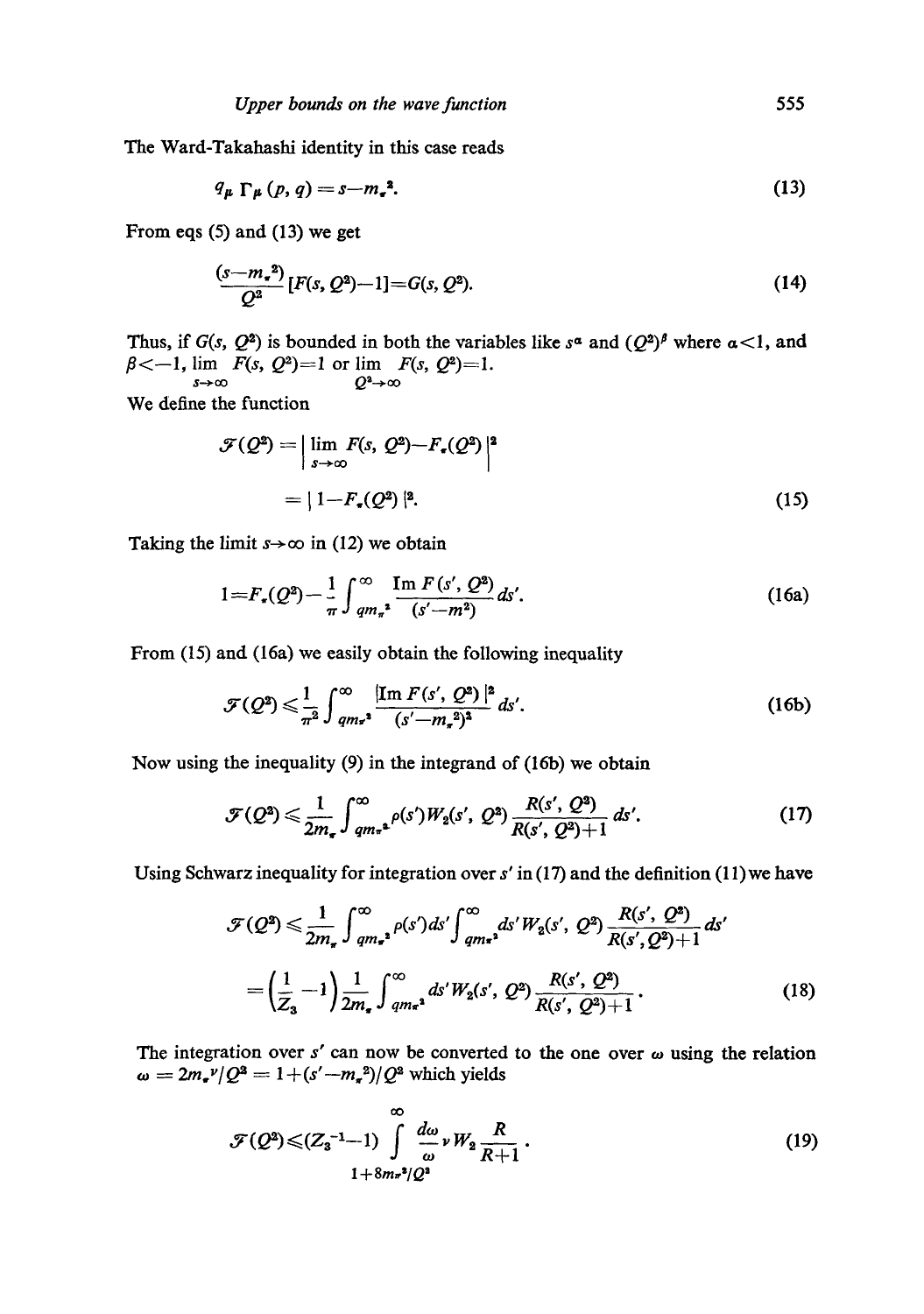Taking the limit  $Q^2 \rightarrow \infty$  and then using the Bjorken scaling hypothesis

$$
\lim_{Bj} \nu W_2(s, Q^2) = F_2(\omega) \tag{20}
$$

and

$$
\lim_{Bj} R(s, Q^2) = R(\omega) \tag{21}
$$

in (19) yields

$$
\lim_{Q^2 \to \infty} \mathcal{F}(Q^2) \leqslant (Z_3^{-1} - 1) \int_1^\infty \frac{F_2(\omega)}{\omega} \frac{R(\omega)}{R(\omega) + 1} \,. \tag{22}
$$

According to the result of paper I the pion form factor is asymptotically bounded by

$$
\text{[ln } Q^2 \text{]}^c/Q^2. \quad \text{Thus} \quad \lim_{Q^2 \to \infty} \mathcal{F}(Q^2) = 1.
$$

Using this relation in (22) we get inequality (1).

Instead of using inequality (9) if we use inequality (10) in (16b) and repeat all the steps those led to inequality (1) we obtain inequality (2). Inequalities (1) and (2) express upper bounds on  $Z_3$ . Thus we can formulate a theorem on the compositeness of pion.

**Theorem:** If  $G(s, Q^2)$  is bounded in both the variables like  $s^{\alpha}$  and  $(Q^2)^{\beta}$  where  $\alpha < 1$ and  $\beta \lt -1$ , and  $R(\omega) \to 0$  in the Bjorken limit for all  $\omega$ ,  $Z_3 = 0$  or the pion is composite.

We note that in establishing inequalities (1) and (2) we did not have complications due to subtraction constant unlike the nucleon ease. This fact has been pointed out by West (1971). Further we need not assume boundedness of both the form factors. Ward-Takahashi identity along with the boundedness assumption upon G (s,  $Q^2$ ) guarantees boundedness of  $F(s, Q^2)$ . Inequality (2) is weaker than (1) and it agrees with the inequality (29d) of Broadhurst (1972) for proton. However, inequality (1) is different from all other inequalities for proton derived by Broadhurst and the inequalities of West (1971) and Hirayama and Ishida (1972). Unlike the inequality of West and inequality (29a) of Broadhurst (1972), inequalities (1) or (2) can never give rise to divergence at the lower limit of the integral which could have occurred in their integrals if it were found that  $F_2(\omega) \sim$  constant, near  $\omega=1$ . But if  $F_2(\omega) \sim (\omega-1)^p$  both for the case of proton and pion, which is experimentally observed our integrals are less convergent than some of the integrals of Broadhurst (1972). If  $\lim F_2(\omega) \to \text{constant inequality}$  (2) gives a logarithmic  $\omega \rightarrow \infty$ divergence and inequality (1) yields the same type of divergence if in addition

lim  $R(\omega) \rightarrow$  const. These cases correspond to the usual result  $\omega \rightarrow \infty$ 

$$
Z_3=1.
$$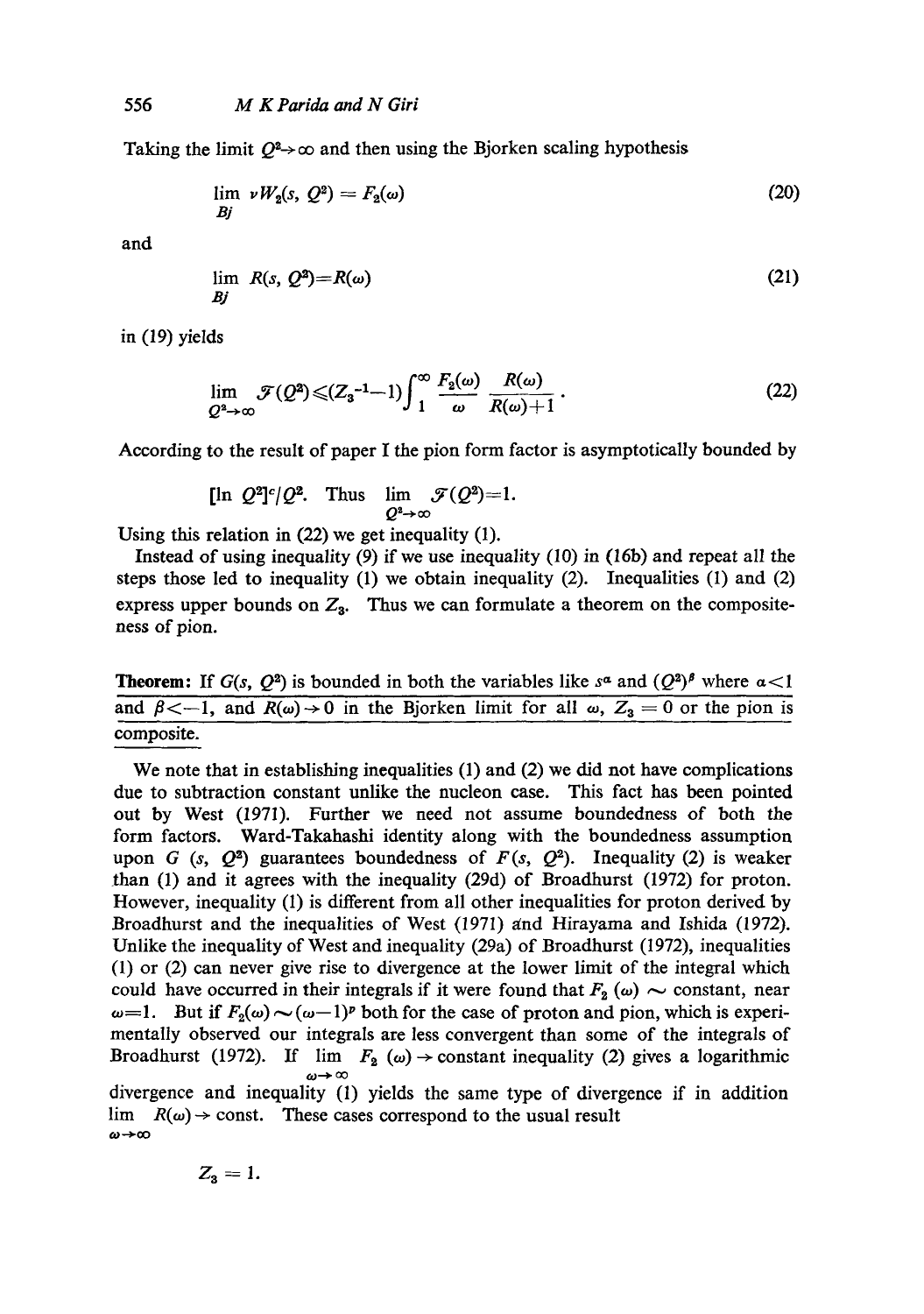However, if it is found that  $\lim F_2(\omega) \to 0$  and  $R(\omega)$  does not grow with  $\omega$  both the inequalities give  $Z_3$ <1. On the other hand if it is found that  $\lim F_2(\omega) \to \text{const.}$  $\omega \rightarrow \infty$ but lim  $R(\omega) \rightarrow O(\omega^{-\epsilon})$  where  $\epsilon > 0$ , integral in the inequality (1) is convergent and will  $\omega \rightarrow \infty$ yield  $Z_3$ <1. At present we have not been able to obtain the bound numerically due to want of experimental data on  $F_2(\omega)$  and  $R(\omega)$ . However, if experimental data are available from inelastic electron-pion scattering or from indirect experiments (Schierholz and Schmidt 1976) in future, these inequalities can be used to evaluate the bound numerically.

#### **4. Results and discussion**

Using unitarity, analyticity, and the hypothesis of Bjorken scaling we have expressed upper bound on the wave function renormalization constant of pion,  $Z<sub>3</sub>$ , as integrals containing experimentally measurable structure functions  $F_2(\omega)$  and/or R ( $\omega$ ). Our inequalities are different from that of West (1971), Hirayama and Ishida (1972), and some of the inequalities of Broadhurst (1972) for proton. We conclude that pion is composite if the inelastic form factor  $G(s, Q^2)$  is bounded in both the variables like  $s^{\alpha}$  and  $(Q^2)^{\beta}$ , where  $\alpha < 1$  and  $\beta < -1$ , and  $R(\omega) \rightarrow 0$  for all  $\omega$ . If  $R(\omega) \neq 0$  for all  $\omega$ then also it is possible that  $Z_3$ <1. This corresponds to a case where pion is not elementary but definitely possessing certain degree of compositeness as in the case of nucleon (Baluni and Broadhurst 1973, 1977). For lack of experimental data the upper bounds could not be evaluated numerically.

In our derivation of the upper bound we have used once subtracted dispersion relation (12) for the off-shell form factor according to one of the possibilities pointed out in paper I. The same type of analysis cannot be carried out with unsubtracted dispersion, the remaining possibility pointed out in paper I.

## **Note**

After completion of this work, the work of Goldberger and Blankenbeeler (1977) was brought to our notice. Section 2 of this paper has been devoted to deriving inequality (3) with  $C=r^2/4m_r$ , instead of  $\pi^2/2m_r$ , in the present paper. As pointed out in this paper this inequality has already been derived by us earlier than these authors in our paper I with  $C=1/8m_{\pi}$ . In the derivation of Goldberger and Blankenbecler (1977) the inequality differs by a factor of 2 from the inequality (9) due to a different normalization for  $W_{\mu\nu}$  adopted by them. In their definition the factor  $1/\sqrt{2}$  in (7) has not been taken. Omission of this factor would imply different definitions for  $W_{\mu\nu}$  for proton (Broadhurst 1972) and pion, and introduces a spurious factor of  $\frac{1}{2}$  in the right-hand sides of (1) and (2).

### **Acknowledgement**

One of us (MKP) thankfully acknowledges financial assistance from UGC in the form of a National Associateship scheme.